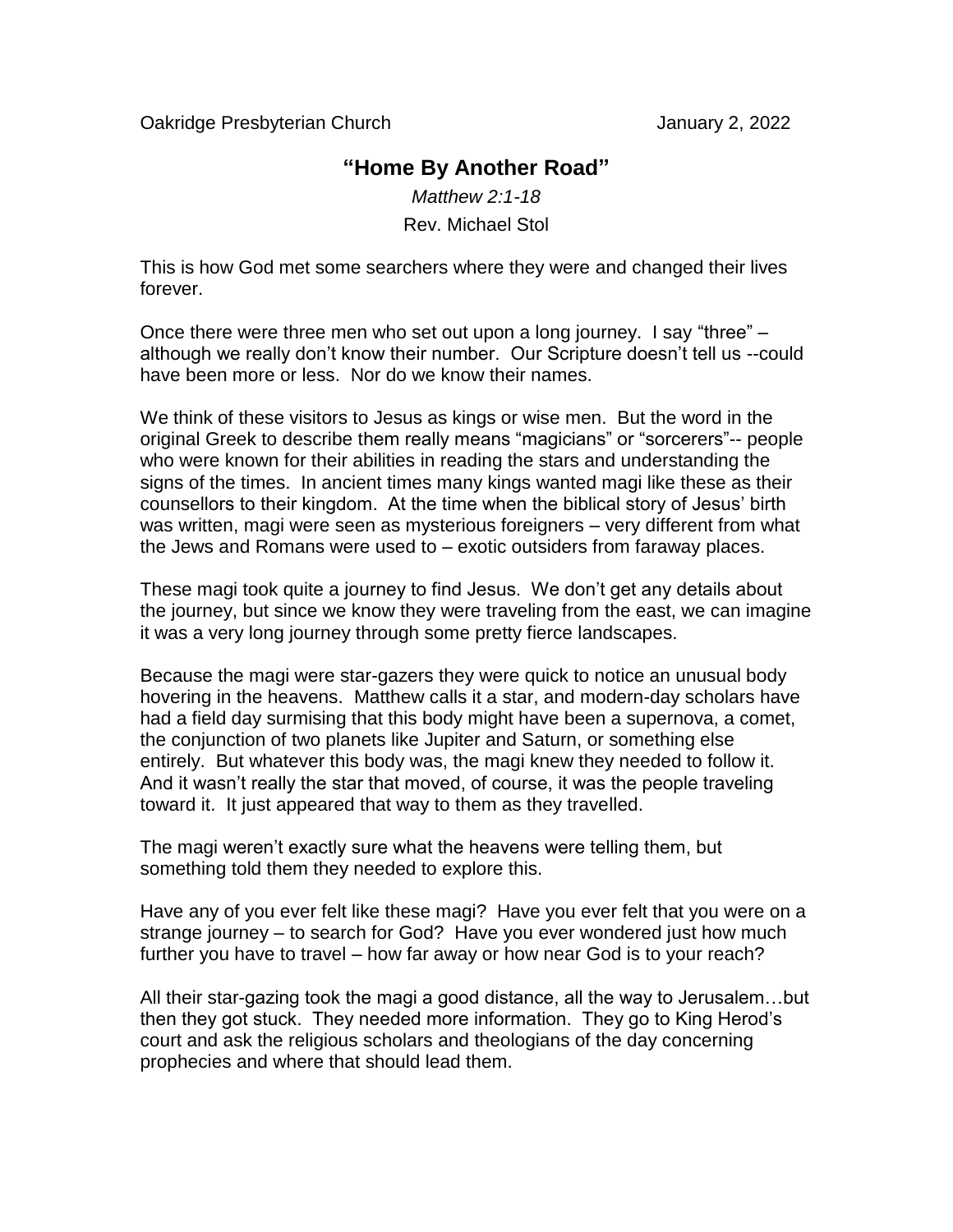The wise men were able to take the scriptural texts from Micah and Samuel that Herod's religious scholars provided and find directions to a holy destination – Bethlehem, where they finally discover young Jesus.

Herod did not make this journey with the magi. When he heard that they were looking for a Jewish King, he tried to get as much information as possible from them in order to find this child, asking the magi to tell him where he was when they found him. His intention was to murder this would-be child King.

King Herod waited for the magi to send him the location of this newly arrived baby that some of his advisors had predicted would be the new King of the Jews. But, the magi, having been warned of the King's murderous intentions in a dream, head home by a different road, taking their knowledge of Jesus' identity with them, and avoiding Herod altogether. Herod, not hearing back from the magi, ordered the murder of all of the first-born male babies in the region.

But here's the crux of the matter: those magi, these strange foreign outsiders, decided to embark on a whole new destination. They went home by another road.

That singer-songwriter James Taylor wrote a song about the wise men called, "**Home by Another Way**." Now, don't worry – I'm not going to sing it for you. I won't put you through that kind of torture!

But the song opens like this:

*"Those magic men, the Magi, Some people call them wise, Or Oriental, or even kings. Well anyway, those guys They visited with Jesus They sure enjoyed their stay. Then warned in a dream of King Herod's scheme They went home by another way.*

*Yes, they went home by another way Home by another way Maybe me and you can be wise guys too And go home by another way."*

And the bible and our faith agree with James Taylor. Going home by another way or another road can be the sign of great wisdom. Even though travelling by another road may be far less convenient and far more dangerous, there are times in life when the other road is precisely the way to go.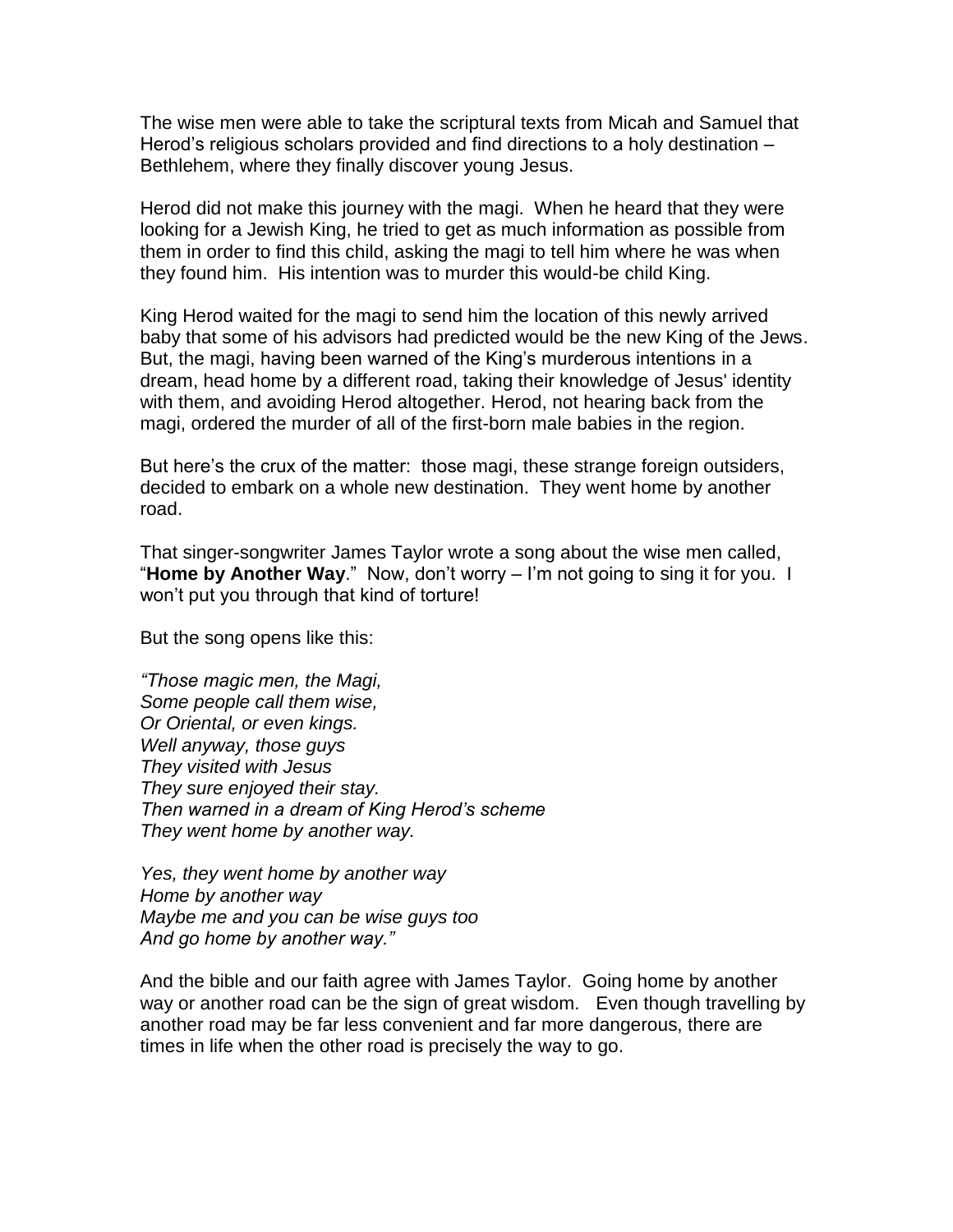This morning we're invited to come to the manger with the magi. And like them we are invited to go home by another road.

Epiphany, January  $6<sup>th</sup>$ , is when we celebrate the story of the magi. How the light – the knowledge of Jesus – was made known to them. This is Epiphany Sunday. And this year, the Sunday just before Epiphany is also the day after New Year's Day – a time that is also a time for us to re-set and re-examine.

So, come on this first Sunday of the New Year, and make that journey of faith with the Magi. And listen closely to God as God leads you home by another road.

Let me guide our thoughts and make this vow a prayer: This will be my prayer and my New Year's Resolution:

Each day, when I awake, I am going to acknowledge that this is a part of the best year of my life, ever! There were times when I wondered if I would make it to today; but I did! And because I did, I'm going to **celebrate**!

In 2022, I'm going to celebrate what an unbelievable life I have had so far. I am going to accept with gratitude the many blessings that came to me last year. And I will accept the hardships too -- because they will serve to make me stronger.

I'm going to leave behind all the mistakes and bad choices I have made. I'm going to leave behind all the hurt and pain caused by others, and the bitterness that often accompanies that.

I will go through 2022 marveling at God's seemingly simple gifts – the ice and the snow, the morning dew of springtime, the summer sun, the clouds, the trees, the flowers, the birds, the flame-coloured autumn leaves. In 2022, none of these miraculous creations will escape my notice.

In 2022, I will share my excitement for life with other people. I'll give a sincere compliment to someone who seems down. I'll tell a child how special he or she is, and I'll tell someone I love just how deeply I care for them and how much they mean to me.

This is the year I quit worrying about what I don't have and start being grateful for all the wonderful things God has already given me.

I'll try my best to remember that to worry is just a waste of time because my faith in God and his Divine Plan ensures everything will be just fine when it matters.

As the day ends and I lay my head down on my pillow, I will thank the Almighty for the blessings of my life. I will sleep contented with the expectation of knowing